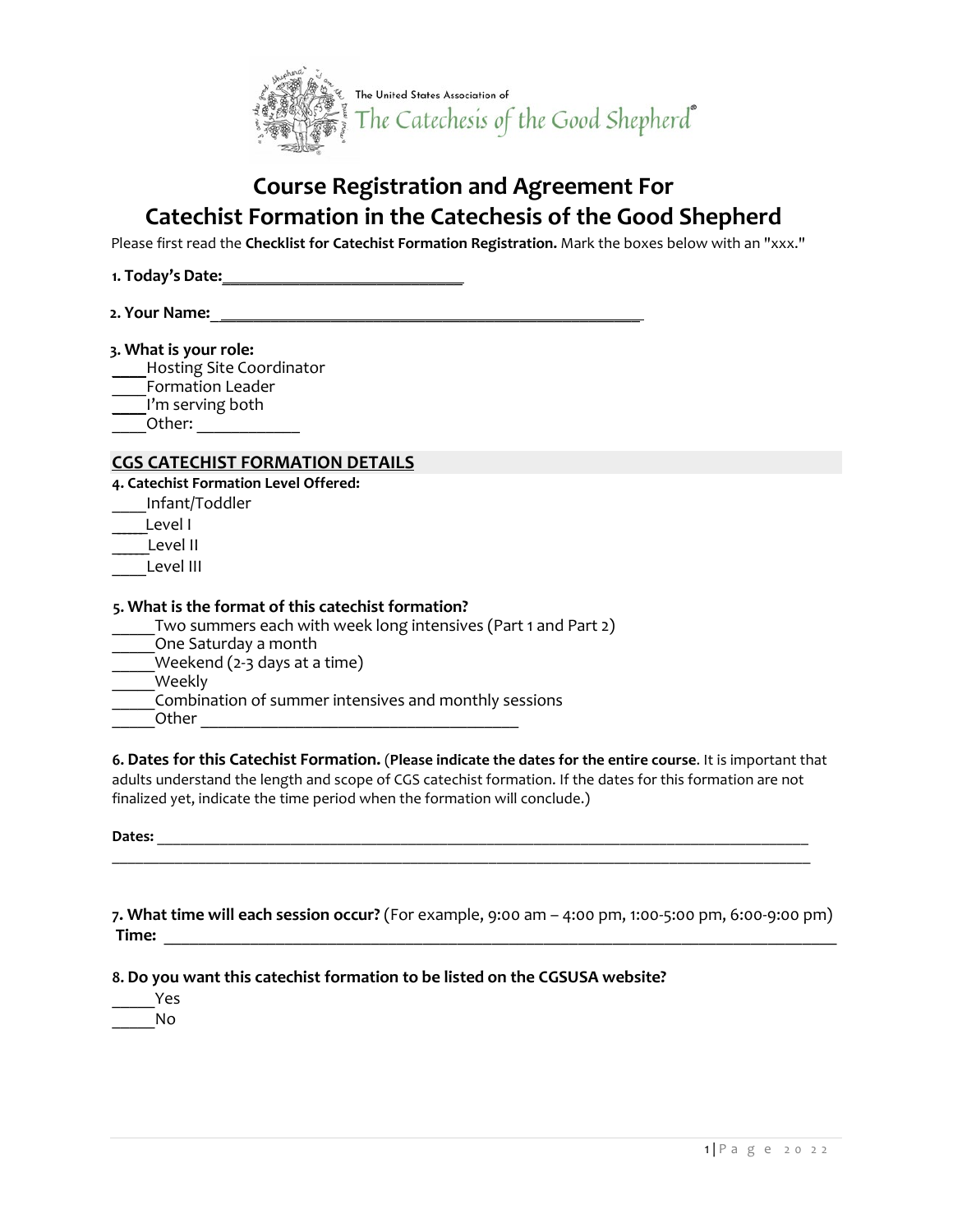

| <b>HOSTING SITE DETAILS</b>                                                                                                                                                                                                                                                                                                                                  |  |
|--------------------------------------------------------------------------------------------------------------------------------------------------------------------------------------------------------------------------------------------------------------------------------------------------------------------------------------------------------------|--|
| 9. Name of Hosting Site: __                                                                                                                                                                                                                                                                                                                                  |  |
| (church, school, retreat center and/or diocese)                                                                                                                                                                                                                                                                                                              |  |
|                                                                                                                                                                                                                                                                                                                                                              |  |
|                                                                                                                                                                                                                                                                                                                                                              |  |
| Hosting Site Country, if outside of the United States: _________________________                                                                                                                                                                                                                                                                             |  |
|                                                                                                                                                                                                                                                                                                                                                              |  |
| 11. Hosting Coordinator, phone number to contact (appears on website): _______________                                                                                                                                                                                                                                                                       |  |
|                                                                                                                                                                                                                                                                                                                                                              |  |
| 13. Is Hosting Site Coordinator a:<br>CGSUSA Formation Leader<br><b>CGS Catechist</b><br>Director of Religious Education or Children's Ministry for the Hosting Site<br>_______A Volunteer<br>_Other: ____________________________<br><b>FORMATION LEADER(S)</b>                                                                                             |  |
| Only recognized CGSUSA Formation Leaders can lead and sign certificates for CGS Catechist<br>Formation.                                                                                                                                                                                                                                                      |  |
| 14. Name(s) of CGSUSA Recognized Formation Leader(s):                                                                                                                                                                                                                                                                                                        |  |
|                                                                                                                                                                                                                                                                                                                                                              |  |
| 15. What is the stipend for the Formation Leader (s)?                                                                                                                                                                                                                                                                                                        |  |
|                                                                                                                                                                                                                                                                                                                                                              |  |
| 16. How is this stipend paid to the formation leader (s):<br>Per hour of each session<br>Per day<br>Per session (day or multi-day weekend)<br>Per course part (for Part 1 and Part 2)<br>Entire stipend paid at the conclusion of the course<br>In addition to stipends, Formation Leader (s) have travel, lodging, and meal expenses covered or reimbursed. |  |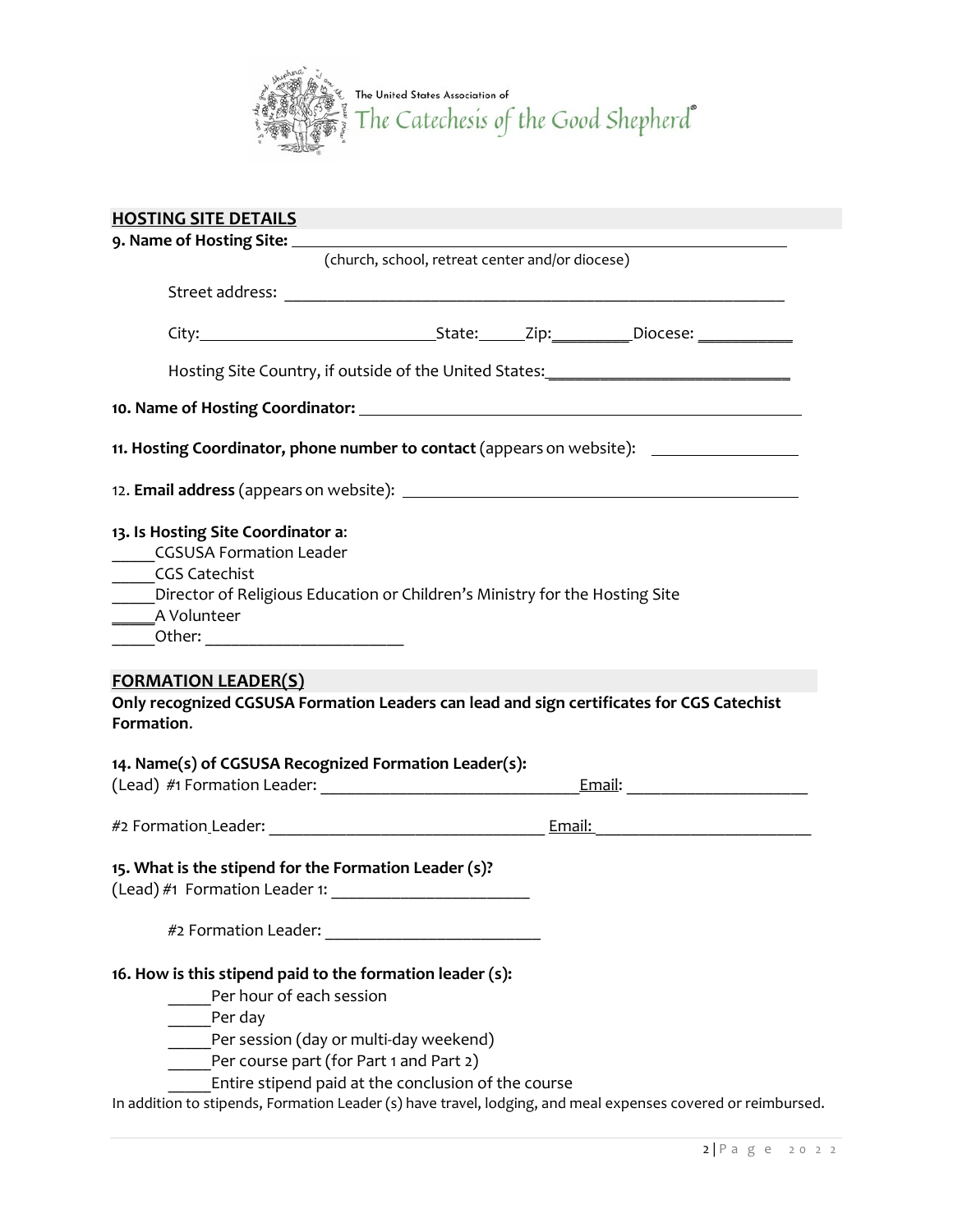

**17. Check the expenses that will be covered for the Formation Leader(s)? Air fare or other travel costs:** 

> \_\_\_\_Yes \_\_\_\_\_No  $N/A$ **Lodging:** \_\_\_\_\_Yes \_\_\_\_\_No  $N/A$ **Meals:** \_\_\_\_\_Yes \_\_\_\_\_No  $N/A$

**18. Will the Formation Leader** (s):

**Provide own transportation**

\_\_\_\_\_Yes \_\_\_\_\_ No  $N/A$ **Will mileage be reimbursed if Formation Leader is providing own transportation? \_\_\_\_\_**Yes

\_\_\_\_\_No  $N/A$ \_\_\_\_\_Rate

**19. Note any additional details regarding this course and expenses:**

# **ASSISTANTS FOR CATECHIST FORMATION**

**21. Will there be an assistant working with the formation leader who is involved in the CGSUSA Formation Leader Discernment Process?**

**\_\_\_\_\_\_\_\_\_\_\_\_\_\_\_\_\_\_\_\_\_\_\_\_\_\_\_\_\_\_\_\_\_\_\_\_\_\_\_\_\_\_\_\_\_\_\_\_\_\_\_\_\_\_\_\_\_\_\_\_\_\_\_\_\_\_\_\_\_\_\_\_\_\_\_\_\_\_\_\_\_\_\_\_ \_\_\_\_\_\_\_\_\_\_\_\_\_\_\_\_\_\_\_\_\_\_\_\_\_\_\_\_\_\_\_\_\_\_\_\_\_\_\_\_\_\_\_\_\_\_\_\_\_\_\_\_\_\_\_\_\_\_\_\_\_\_\_\_\_\_\_\_\_\_\_\_\_\_\_\_\_\_\_\_\_\_\_\_**

> **\_\_\_\_\_**Yes  $\overline{N}$ o

**If yes, please list the name of the assistant:** 

Name: \_\_\_\_\_\_\_\_\_\_\_\_\_\_\_\_\_\_\_\_\_\_\_\_\_\_\_\_\_\_\_\_\_\_\_\_\_\_\_\_\_\_\_\_\_\_\_

**22. Will the assistant receive a stipend or honorarium?**

\_\_\_\_\_Yes \_\_\_\_ No

**23. How much is the stipend or honorarium?** \_\_\_\_\_\_\_\_\_\_\_\_\_\_\_\_\_\_\_\_\_\_\_\_\_\_\_\_\_\_\_\_\_

**24. When will the stipend or honorarium be paid?** \_\_\_\_\_\_\_\_\_\_\_\_\_\_\_\_\_\_\_\_\_\_\_\_\_\_\_\_\_\_\_\_\_\_\_\_\_\_\_\_\_\_

# **25. How many additional team members will be working on this course?**

 $\frac{1}{2}$ No other team members;  $\frac{1}{2}$ ,  $\frac{2}{2}$ ,  $\frac{3}{2}$ ,  $\frac{4}{4}$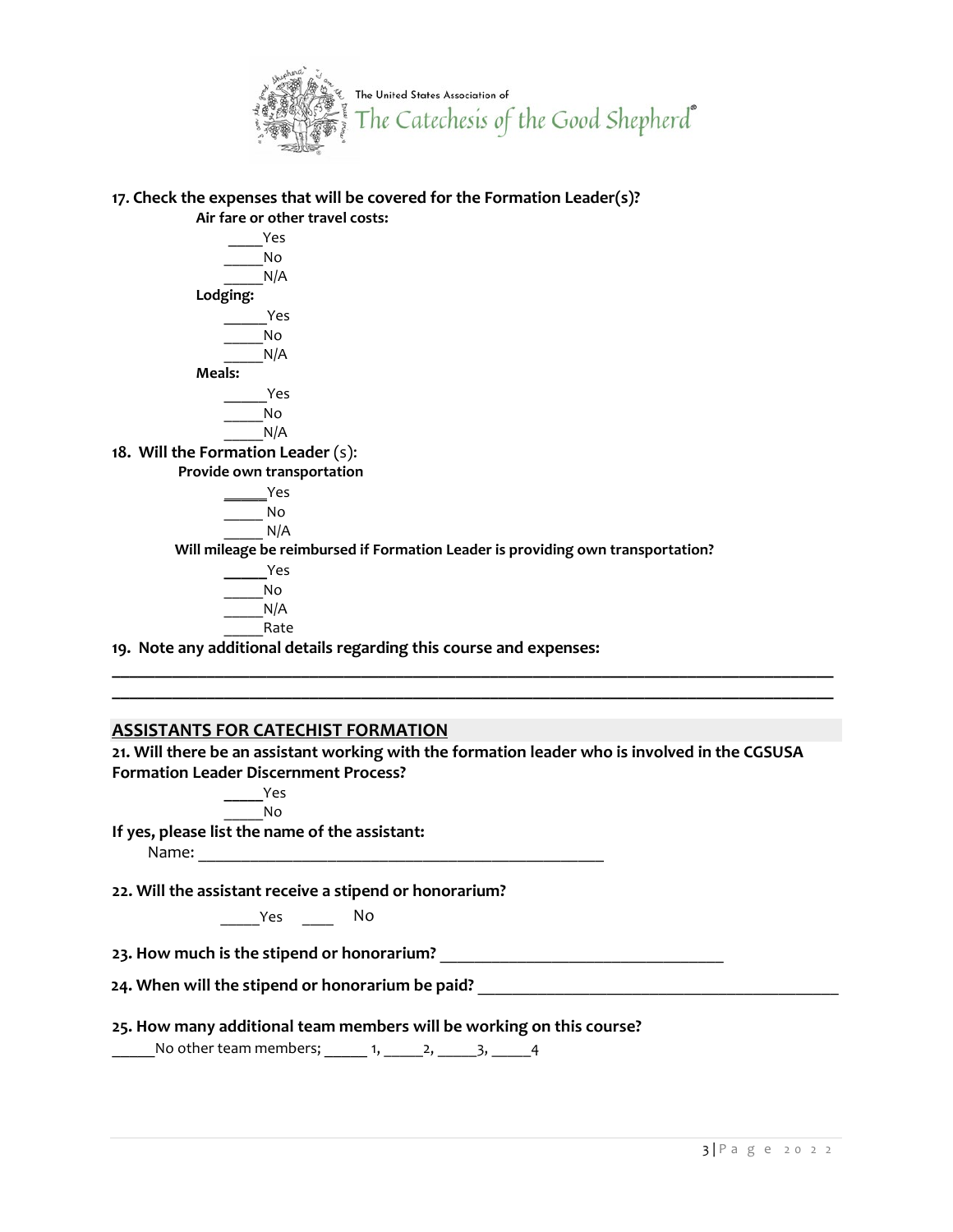

# **TUITION FOR PARTICIPANTS**

# **26. What is the tuition charged for the ENTIRE course (Parts 1 and 2) per participant?** \_\_\_\_\_\_\_\_\_\_\_

## **27. How will participants pay the tuition for the course?**

Entire tuition of the course paid before or by the beginning of the formation

Half of the tuition paid at the beginning of the course; balance due at the beginning of part 2.

Paid at the start of each session of the course – this could be each time the course meets

\_\_\_\_\_Other

**28.** What is the **Maximum number** of course participants? \_\_\_\_\_\_\_\_

**29.** What is the **Minimum number** of course participants to make the course viable?

**30. What agreement do you have in place if the course had to be cancelled?**

### **31. For Level II or Level III courses:**

Will the formation leader or the hosting coordinator confirm that participants registering for your course have completed the previous level of CGS catechist formation and received a certificate? (This can be done by asking the registered participant and checking with CGSUSA Office of Formation.) \_\_\_\_\_**Formation Leader will confirm participants' completion of previous catechist formation**

 $\_$  , and the state of the state of the state of the state of the state of the state of the state of the state of the state of the state of the state of the state of the state of the state of the state of the state of the  $\_$  , and the state of the state of the state of the state of the state of the state of the state of the state of the state of the state of the state of the state of the state of the state of the state of the state of the  $\_$  , and the state of the state of the state of the state of the state of the state of the state of the state of the state of the state of the state of the state of the state of the state of the state of the state of the

\_\_\_\_\_**Hosting Coordinator will confirm participants' completion of previous catechist formation**

### **AUDITORS**

CGSUSA identifies persons as auditors those who have previously completed the entire CGS catechist formation level and received a CGSUSA certificate but who would like to repeat the same CGS formation level.

### **32. Will this catechist formation accept auditors?**

**\_\_\_\_\_** Yes  $\overline{\mathsf{N}}$ o

**33. If auditors are attending this catechist formation, will there be a tuition charged for them?**

**\_\_\_\_\_**Yes \_\_\_\_\_No \_\_\_\_\_Maybe

**34. How much will the auditor's fee be?** \_\_\_\_\_\_\_\_\_\_\_\_\_\_\_\_\_\_\_\_\_\_\_